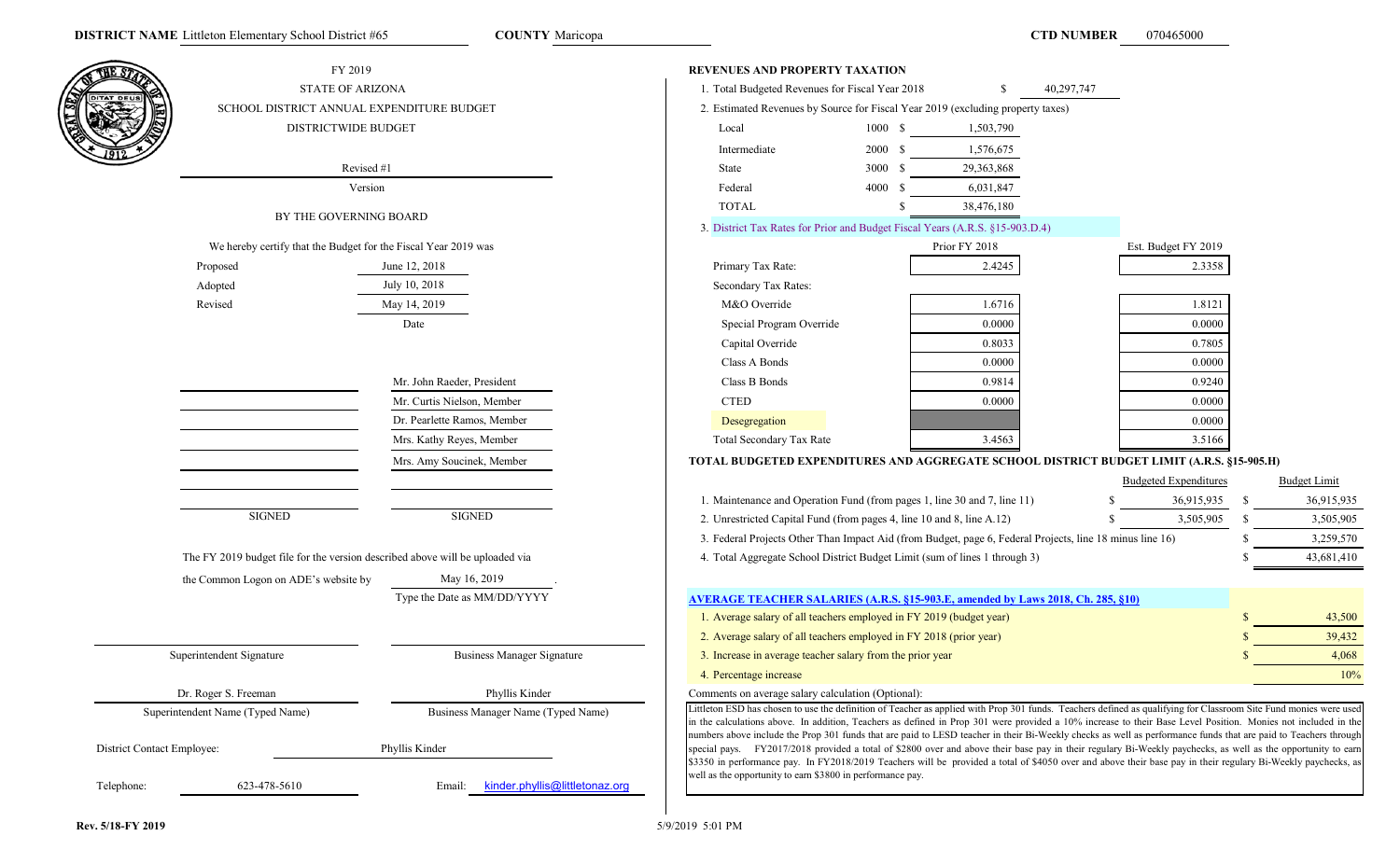# **DISTRICT CONTACT INFORMATION**

|                                                    |      | Prefix First Name | Last Name | Suffix | <b>Email Address</b>                        | Telephone Number |
|----------------------------------------------------|------|-------------------|-----------|--------|---------------------------------------------|------------------|
| Superintendent                                     | Dr.  | Roger             | Freeman   |        | freeman.roger@littletonaz.org 623-478-5611  |                  |
| <b>Executive Assistant to Superintendent</b>       | Ms.  | Ada               | Cillis    |        | cillis.ada@littletonaz.org                  | 623-478-5611     |
| <b>Chief Financial Officer</b>                     | Ms.  | Phyllis           | Kinder    |        | kinder.phyllis@littletonaz.org 623-478-5610 |                  |
| <b>Business Manager</b>                            | Ms.  | Phyllis           | Kinder    |        | kinder.phyllis@littletonaz.org 623-478-5610 |                  |
| School District Employee Report (SDER) Coordinator | Ms.  | Terri             | Fisher    |        | fisher.terri@littletonaz.org                | 623-478-5604     |
| SPED Data Reporting Coordinator                    | Ms.  | Tina              | Kauffman  |        | kauffman.tina@littletonaz.org 623-478-5602  |                  |
| AzEDS/ADM Data Coordinator                         | Ms.  | Sue               | Chyzy     |        | chyzy.sue@littletonaz.org                   | 623-478-5601     |
| <b>Transportation Data Reporting Coordinator</b>   | Ms.  | Thelma            | Whitbeck  |        | whitbeck.thelma@littletonaz.q623-478-5643   |                  |
| Governing Board Member                             | Mr.  | John              | Raeder    | Ш      | raeder.john@littletonaz.org                 | 623-478-5611     |
| Governing Board Member                             | Mr.  | Curtis            | Nielson   |        | nielson.curtis@littletonaz.org 623-478-5611 |                  |
| Governing Board Member                             | Dr.  | Pearlette         | Ramos     |        | ramos.pearlette@littletonaz.or 623-478-5611 |                  |
| Governing Board Member                             | Mrs. | Kathy             | Reyes     |        | reyes.kathy@littletonaz.org                 | 623-478-5611     |
| Governing Board Member                             | Mrs. | Amy               | Soucinek  |        | soucinek.amy@littletonaz.org 623-478-5611   |                  |
| Governing Board Member                             |      |                   |           |        |                                             |                  |
| Governing Board Member                             |      |                   |           |        |                                             |                  |

L

| r.   | Pearlette               | Ramos                       | ramos.  |
|------|-------------------------|-----------------------------|---------|
| Irs. | Kathy                   | Reyes                       | reyes.k |
| Irs. | Amy                     | Soucinek                    | soucine |
|      |                         |                             |         |
|      |                         |                             |         |
|      |                         | <b>SELECT</b> from Dropdown |         |
|      | Edupoint (Synergy)      |                             |         |
|      | <b>Infinite Visions</b> |                             |         |

Student Information Systems (SIS) Vendor

Accounting Information System

District's website home page address

www.littletonaz.org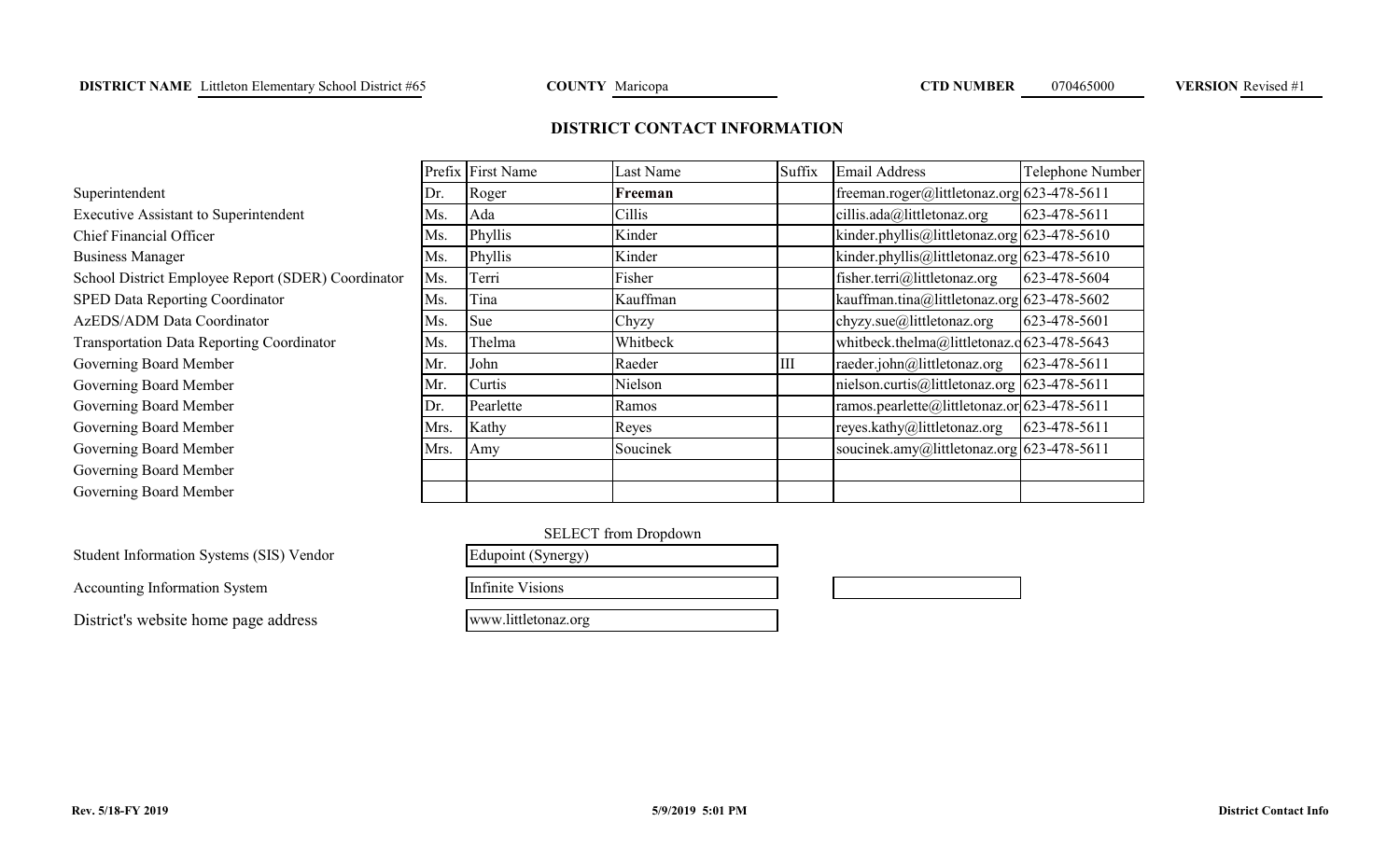### **FUND 001 (M&O) MAINTENANCE AND OPERATION (M&O) FUND** Employee | Purchased | 2009 | Purchased | 2009 | 2009 | 2009 | 2009 | 2009 | 2009 | 2009 | 2009 | 2009 | 2009 | 2009 | 2009 | 2009 | 2009 | 2009 | 2009 | 2009 | 2009 | 2009 | 2009 | 2009 | 2009 | 2009 | 2009 | 2009 | 2009 FTE | Salaries | Benefits | Services | Supplies | Other | Prior | Budget | % **Expenditures** Prior Budget 6300, 6400, FY FY Increase/ FY | FY | 6100 | 6200 | 6500 | 6600 | 6800 | 2018 | 2019 |Decrease 100 Regular Education 1000 Instruction 1. 285.73 288.75 11,655,640 4,209,682 576,876 147,891 23,644 14,770,417 16,613,733 12.5% 2000 Support Services 2100 Students 2. 28.75 28.75 28.75 28.75 28.75 28.75 28.75 2.0% 2.4 20.217 20.94 20.95 20.94 20.094 20.094 20.0 2200 Instructional Staff 3. 23.00 20.00 986,853 300,159 67,920 38,280 25,582 1,438,829 1,418,794 -1.4% 3. 2300 General Administrationn 4. 3.00 3.50 414,199 137,793 87,121 4,000 25,000 541,403 668,113 23.4% 4. 2400 School Administration 5. 20.00 21.00 1,571,382 447,923 1,300 22,272 5,000 1,813,885 2,047,877 12.9% 2500 Central Services 6. 15.25 16.25 825,075 238,080 465,664 167,942 26,926 1,563,567 1,723,687 10.2% 6. 2600 Operation & Maintenance 7. 42.50 44.50 1,389,492 419,996 1,036,270 927,366 5,000 3,306,095 3,778,124 14.3% 2900 Other 8. 0.00 0.00 0 0 0.0% 8. 3000 Operation of Noninstructio<sup>n</sup> 9. 1.00 1.00 65,438 28,488 0 6,710 6,710 0 207,161 100,636 -51.4% 610 School-Sponsored Cocurricula 10. 0.00 0.00 32,750 8,750 12,600 41,500 229.4% 10. 620 School-Sponsored Athletics 11. 0.00 0.00 112,950 23,750 22,800 4,150 0 97,436 163,650 68.0% 11. 630 Other Instructional Programs 12.  $0.00$   $0.00$ 700, 800, 900 Other Programs 13. 0.00 0.00 0.00 0.00 0 0.00 0 0 0 0 0.0% 13. Regular Education Subsection Su 14. 419.23 423.75 18,177,237 6,123,838 2,403,451 1,338,805 111,152 25,061,455 28,154,483 12.3% 14. 200 and 300 Special Education 1000 Instruction 15. 15. 100.13 2,815,869 819,615 455,000 6,500 0 3,976,842 4,096,984 3.0% 15. 2000 Support Services 2100 Students 16. 11.00 12.00 1,152,274 297,453 972,332 2,100 1,000 2,226,358 2,425,159 8.9% 2200 Instructional Staff $\text{f}$  17. 1.00 1.00 115,526 26,807 0 0 0 0 135,605 142,333 5.0% 17. 2300 General Administration 18.  $\overline{0.00}$  18.  $\overline{0.00}$  18.  $2400$  School Administration 19.  $0.00$  0.00 0 0.00 0 0.00 0 0.00 0 0.00 0 0.00 19. 2500 Central Services 20. 0.00 5,000 0 -100.0% 20. 2600 Operation & Maintenance 21.  $0.00$  0 0.0% 21. 2900 Otherr 22. 0.00 | | | | | | | | | | | | | | 0.0% 22. 3000 Operation of Noninstructio 23. 0.00 103,000 34,000 34,000 1034,000 126,000 126,000 137,000 8.7% 23. Subtotal (lines 15-23) 24. 109.64 113.13 4,186,669 1,177,875 1,427,332 8,600 1,000 6,469,805 6,801,476 5.1% 24. 400 Pupil Transportation 25. 25. 31.50 36.50 967,006 294,775 111,300 244,575 625 1,389,635 1,618,281 16.5% 25. 510 Desegregation (from Districtwide Des Budget, page 2, line 44)  $\begin{array}{cccc} 26. & 0.00 & 0.00 \\ 0. & 0.00 & 0.00 \end{array}$  (and by  $\begin{array}{cccc} 0 & 0 & 0 \\ 0 & 0 & 0 \end{array}$  and by  $\begin{array}{cccc} 0 & 0 & 0 \\ 0 & 0 & 0 \end{array}$  (b)  $\begin{array}{cccc} 0.0\% & 26. & 0 & 0 \\ 0.0\% & 0.0 & 0 & 0 \end{array}$ 530 Dropout Prevention Programs  $27.000$  and  $27.000$  and  $27.000$  and  $27.000$  and  $27.000$  and  $27.000$  and  $27.000$  and  $27.000$  and  $27.000$  and  $27.000$  and  $27.000$  and  $27.000$  and  $27.000$  and  $27.000$  and  $27.000$ 540 Joint Career and Technical Ed Education Center 28  $\begin{bmatrix} 0.00 & 0.00 & 0 \end{bmatrix}$  (assume that  $\begin{bmatrix} 0 & 0 \end{bmatrix}$  and  $\begin{bmatrix} 0 & 0 \end{bmatrix}$  (assume the  $\begin{bmatrix} 0.00 & 0.0\% \end{bmatrix}$  (assume that  $\begin{bmatrix} 0.006 & 0.0\% \end{bmatrix}$  (assume that  $\begin{bmatrix} 0.006 & 0.0\% \end{bmatrix}$  (assume that 550 K-3 Reading Progra m 29. $\begin{bmatrix} 1.20 & 1.05 \end{bmatrix}$  292,352 43,488 5,855 317,420 317,420 341,695 7.6% 29. Total Expenditures (lines 14, and 24-29 (Cannot exceed page 7, line 11) 30. 561.57 574.43 23,623,264 7,639,976 3,947,938 1,591,980 112,777 33,238,315 36,915,935 11.1% 30. 3.0%022.0%16,613,733 12.5% 4,096,984 2,425,159 8.9% 1,598,369 97.64 285.7328.75 11.0014,770,417 1,310,062 3,976,842 2,226,358 0.00 0 112,777 0 0 0.00 $0$  0 0 0 23,623,264 0 $0$  0 0 0 0 0.0%0.00 0 0 0.000.0%36,915,935 023,623,264 7,639,976 33,238,315 03,947,938 1,591,980 112,777 33,238,315 36,915,935 11.1%

**The district has budgeted an amount in the M&O Fund equal to the General Budget Limit as calculated on page 7 of 8.**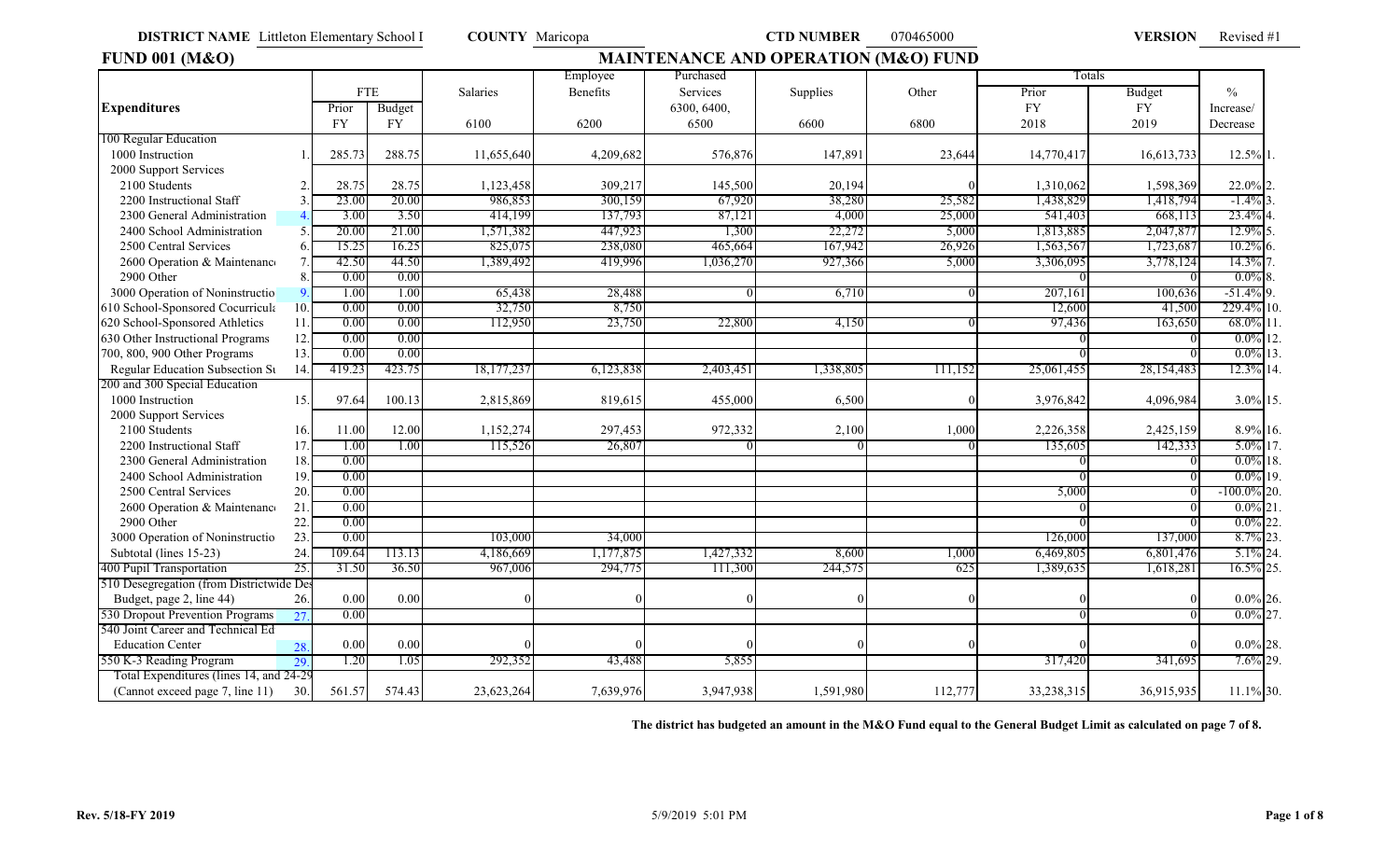# **SPECIAL EDUCATION PROGRAMS BY TYPE (M&O Fund Programs 200 and 300)**

| $(A.R.S. \S\$ 15-761 and 15-903)$                | <b>Prior FY</b> | <b>Budget FY</b> |  |                                                            |      |       |
|--------------------------------------------------|-----------------|------------------|--|------------------------------------------------------------|------|-------|
| 1. Total All Disability Classifications          | 6,086,783       | 6,427,669        |  | <b>Expenditures Budgeted for Audit Services</b>            |      |       |
| 2. Gifted Education                              | 383,022         | 373,807 2.       |  | M&O Fund - Nonfederal                                      | 6350 | 44000 |
| 3. Remedial Education                            |                 |                  |  | All Funds - Federal                                        | 6330 |       |
| 4. ELL Incremental Costs                         |                 |                  |  |                                                            |      |       |
| 5. ELL Compensatory Instruction                  |                 |                  |  |                                                            |      |       |
| 6. Vocational and Technical Education (non-CTED) |                 |                  |  | FY 2019 Performance Pay (A.R.S. §15-920)                   |      |       |
| 7. Career Education (non-CTED)                   |                 |                  |  | Amount Budgeted in M&O Fund for a Performance Pay Comp     |      |       |
| 8. Career Technical Education (CTED)             |                 |                  |  |                                                            |      |       |
| 9. Total (lines 1 through 8. Must equal          |                 |                  |  | Do not report budgeted amounts for the Performance Pay Com |      |       |
| total of line $24$ , page 1)                     | 6,469,805       | $6,801,476$ 9.   |  |                                                            |      |       |

|                           | $\sim$ |  |
|---------------------------|--------|--|
| total of line 24, page 1) |        |  |
|                           |        |  |
|                           |        |  |
|                           |        |  |

| Teacher-Pupil 1 to 14 |  |
|-----------------------|--|
| Staff-Pupil 1 to 10   |  |

# **Estimated FTE Certified Employees**

 $(A.R.S. §15-903.E.2)$ 

| Prior FY | <b>Budget FY</b> |
|----------|------------------|
| 360.00   | 368.00           |

| $6.427.669$ 1. |  | <b>Expenditures Budgeted for Audit Services</b> |      |       |
|----------------|--|-------------------------------------------------|------|-------|
| 373.807 2.     |  | M&O Fund - Nonfederal                           | 6350 | 44000 |
|                |  | All Funds - Federal                             | 6330 |       |

Amount Budgeted in M&O Fund for a Performance Pay Component

b u dgete d amounts for t he Performance Pay Component of t he Classroom Site Fun d on this line.

# **Expenditures Budgeted in the M&O Fund for Food Service**

**Proposed Ratios for Special Education**  $\frac{8}{37,636}$  Amount budgeted in M&O for Food Service (Fund 001, Function 3100)  $\frac{8}{37,636}$ (A.R.S. §§15-903.E.1 and 15-764.A.5) Teacher-Pupil 1 to <sup>14</sup> (This amount will be used to determine district compliance with state matching requirements pursuant to Code of Federal Regulations (CFR) Title 7,  $\S 210.17(a)$ ]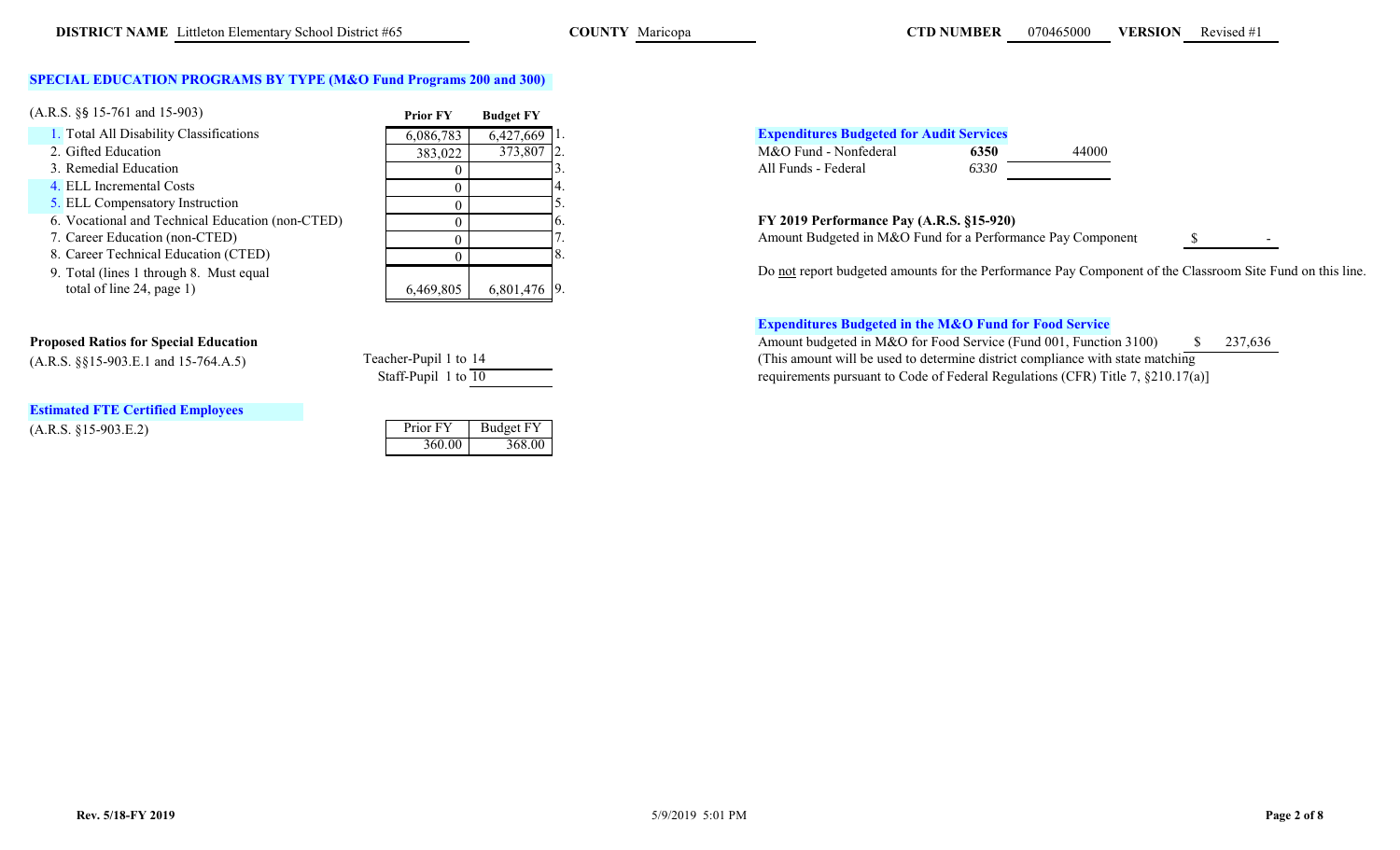**DISTRICT NAME** Littleton Elementary School District #65 **COUNTY** Maricopa **COUNTY COUNTY Maricopa CTD NUMBER** 070465000 **VERSION** Revised #1

**VERSION**

|                                                         |             |           |                          | <b>Purchased Services</b> |              | Interest on     | Totals       |                  | $\%$           |
|---------------------------------------------------------|-------------|-----------|--------------------------|---------------------------|--------------|-----------------|--------------|------------------|----------------|
| <b>Expenditures</b>                                     |             | Salaries  | <b>Employee Benefits</b> | 6300, 6400, 6500          | Supplies     | Short-Term Debt | Prior FY     | <b>Budget FY</b> | Increase/      |
|                                                         |             | 6100      | 6200                     | 6810, 6890                | 6600         | 6850            | 2018         | 2019             | Decrease       |
| <b>Classroom Site Fund 011 - Base Salary</b>            |             |           |                          |                           |              |                 |              |                  |                |
| 100 Regular Education                                   |             |           |                          |                           |              |                 |              |                  |                |
| 1000 Instruction                                        |             | 717,344   | 132,359                  |                           |              |                 | 732,275      | 849,703          | 16.0%          |
| 2100 Support Services - Students                        |             |           |                          |                           |              |                 | $\Omega$     | $\mathbf{0}$     | 0.0%           |
| 2200 Support Services - Instructional Staff             | 3           | 29,750    | 4,800                    |                           |              |                 | 34,550       | 34,550           | 0.0%           |
| Program 100 Subtotal (lines 1-3)                        |             | 747,094   | 137,159                  |                           |              |                 | 766,825      | 884,253          | 15.3%          |
| 200 and 300 Special Education                           |             |           |                          |                           |              |                 |              |                  |                |
| 1000 Instruction                                        |             | 37,980    | 7,696                    |                           |              |                 | 44,500       | 45,676           | $2.6\%$ 5.     |
| 2100 Support Services - Students                        | 6           |           |                          |                           |              |                 | $\Omega$     | $\mathbf{0}$     | $0.0\%$        |
| 2200 Support Services - Instructional Staff             | 7           | 24,484    | 6,836                    |                           |              |                 | 31,320       | 31,320           | $0.0\%$        |
| Program 200 and 300 Subtotal (lines 5-7)                |             | 62,464    | 14,532                   |                           |              |                 | 75,820       | 76,996           | 1.6%           |
| Other Programs (Specify)                                |             |           |                          |                           |              |                 |              |                  |                |
| 1000 Instruction                                        | $\mathbf Q$ |           |                          |                           |              |                 | $\theta$     | $\boldsymbol{0}$ | 0.0%           |
| 2100 Support Services - Students                        | 10.         |           |                          |                           |              |                 | $\mathbf{0}$ | $\mathbf{0}$     | $0.0\%$ 10.    |
| 2200 Support Services - Instructional Staff             | 11.         |           |                          |                           |              |                 | $\theta$     | $\overline{0}$   | $0.0\%$ 11.    |
| Other Programs Subtotal (lines 9-11)                    | 12          | $\Omega$  | $\Omega$                 |                           |              |                 | $\Omega$     | $\mathbf{0}$     | $0.0\%$ 12.    |
| Fotal Expenditures (lines 4, 8, and 12)                 | 13          | 809,558   | 151,691                  |                           |              |                 | 842,645      | 961,249          | 14.1% 13.      |
| Classroom Site Fund 012 - Performance Pay               |             |           |                          |                           |              |                 |              |                  |                |
| 100 Regular Education                                   |             |           |                          |                           |              |                 |              |                  |                |
| 1000 Instruction                                        | 14          | 1,291,702 | 163,979                  |                           |              |                 | 1,274,269    | 1,455,681        | 14.2% 14.      |
| 2100 Support Services - Students                        | 15.         |           |                          |                           |              |                 | $\Omega$     | $\mathbf{0}$     | $0.0\%$ 15.    |
| 2200 Support Services - Instructional Staff             | 16.         | 20,000    | 8,200                    |                           |              |                 | 28,200       | 28,200           | 0.0%<br>16.    |
| Program 100 Subtotal (lines 14-16)                      | 17          | 1,311,702 | 172,179                  |                           |              |                 | 1,302,469    | 1,483,881        | 13.9% 17.      |
| 200 and 300 Special Education                           |             |           |                          |                           |              |                 |              |                  |                |
| 1000 Instruction                                        | 18          | 400,272   | 97,351                   |                           |              |                 | 249,324      | 497,623          | 99.6% 18.      |
| 2100 Support Services - Students                        | 19.         |           |                          |                           |              |                 | $\Omega$     | $\mathbf{0}$     | $0.0\%$ 19.    |
| 2200 Support Services - Instructional Staff             | 20.         | 6,001     | 300                      |                           |              |                 | 6,300        | 6,301            | $0.0\%$ 20.    |
| Program 200 and 300 Subtotal (lines 18-20)              | 21          | 406,273   | 97,651                   |                           |              |                 | 255,624      | 503,924          | 97.1% 21.      |
| Other Programs (Specify)                                |             |           |                          |                           |              |                 |              |                  |                |
| 1000 Instruction                                        | 22.         |           |                          |                           |              |                 | $\Omega$     | $\boldsymbol{0}$ | $0.0\%$ 22.    |
| 2100 Support Services - Students                        | 23.         |           |                          |                           |              |                 | $\theta$     | $\mathbf{0}$     | $0.0\%$<br>23. |
| 2200 Support Services - Instructional Staff             | 24          |           |                          |                           |              |                 | $\mathbf{0}$ | $\mathbf{0}$     | $0.0\%$ 24.    |
| Other Programs Subtotal (lines 22-24)                   | 25.         | $\Omega$  | $\Omega$                 |                           |              |                 | $\Omega$     | $\mathbf{0}$     | $0.0\%$ 25.    |
| Total Expenditures (lines 17, 21, and 25)               | 26.         | 1,717,975 | 269,830                  |                           |              |                 | 1,558,093    | 1,987,805        | 27.6% 26.      |
| <b>Classroom Site Fund 013 - Other</b>                  |             |           |                          |                           |              |                 |              |                  |                |
| 100 Regular Education                                   |             |           |                          |                           |              |                 |              |                  |                |
| 1000 Instruction                                        | 27.         | 1,378,705 | 209,670                  |                           |              |                 | 1,402,227    | 1,588,375        | 13.3% 27.      |
| 2100 Support Services - Students                        | 28          | 7,800     |                          |                           |              |                 | 7,800        | 7,800            | $0.0\%$ 28.    |
| 2200 Support Services - Instructional Staff             | 29.         | 109,415   | 28,582                   |                           |              |                 | 47,500       | 137,997          | 190.5% 29.     |
| Program 100 Subtotal (lines 27-29)                      | 30.         | 1,495,920 | 238,252                  | $\theta$                  | $\Omega$     |                 | 1,457,527    | 1,734,172        | 19.0% 30.      |
| 200 and 300 Special Education                           |             |           |                          |                           |              |                 |              |                  |                |
| 1000 Instruction                                        | 31          | 236,542   | 36,885                   |                           |              |                 | 269,495      | 273,427          | 1.5% 31.       |
| 2100 Support Services - Students                        | 32.         |           |                          |                           |              |                 | $\theta$     | $\Omega$         | $0.0\%$ 32.    |
| 2200 Support Services - Instructional Staff             | 33.         | 75,415    | 15,083                   |                           |              |                 | $\mathbf{0}$ | 90,498           | 33.            |
| Program 200 and 300 Subtotal (lines 31-33)              | 34          | 311,957   | 51,968                   | $\mathbf{0}$              | $\mathbf{0}$ |                 | 269,495      | 363,925          | 35.0% 34.      |
| 530 Dropout Prevention Programs                         |             |           |                          |                           |              |                 |              |                  |                |
| 1000 Instruction                                        | 35.         |           |                          |                           |              |                 | $\theta$     | $\mathbf{0}$     | $0.0\%$ 35.    |
| Other Programs (Specify)                                |             |           |                          |                           |              |                 |              |                  |                |
| 1000 Instruction                                        | 36.         |           |                          |                           |              |                 | $\Omega$     | $\mathbf{0}$     | $0.0\%$ 36.    |
| 2100, 2200 Support Serv. Students & Instructional Staff | 37          |           |                          |                           |              |                 | $\theta$     | $\mathbf{0}$     | $0.0\%$ 37.    |
| Other Programs Subtotal (lines 36-37)                   | 38.         | $\theta$  | $\theta$                 | $\boldsymbol{0}$          | $\mathbf{0}$ |                 | $\theta$     | $\mathbf{0}$     | $0.0\%$ 38.    |
| Total Expenditures (lines 30, 34, 35, and 38)           | 39.         | 1,807,877 | 290,220                  | $\overline{0}$            | $\Omega$     |                 | 1,727,022    | 2,098,097        | 21.5%<br>39.   |
| Total Classroom Site Funds (lines 13, 26, and 39)       | 40.         | 4,335,410 | 711,741                  | $\overline{0}$            | $\mathbf{0}$ | $\mathbf{0}$    | 4,127,760    | 5,047,151        | 22.3% 40.      |

**The district has budgeted an amount in Fund 011 equal to the Classroom Site Fund Budget Limit as calculated on Page 8 of 8.**

**The district has budgeted an amount in Fund 012 equal to the Classroom Site Fund Budget Limit as calculated on Page 8 of 8.**

**The district has budgeted an amount in Fund 013 equal to the Classroom Site Fund Budget Limit as calculated on Page 8 of 8.**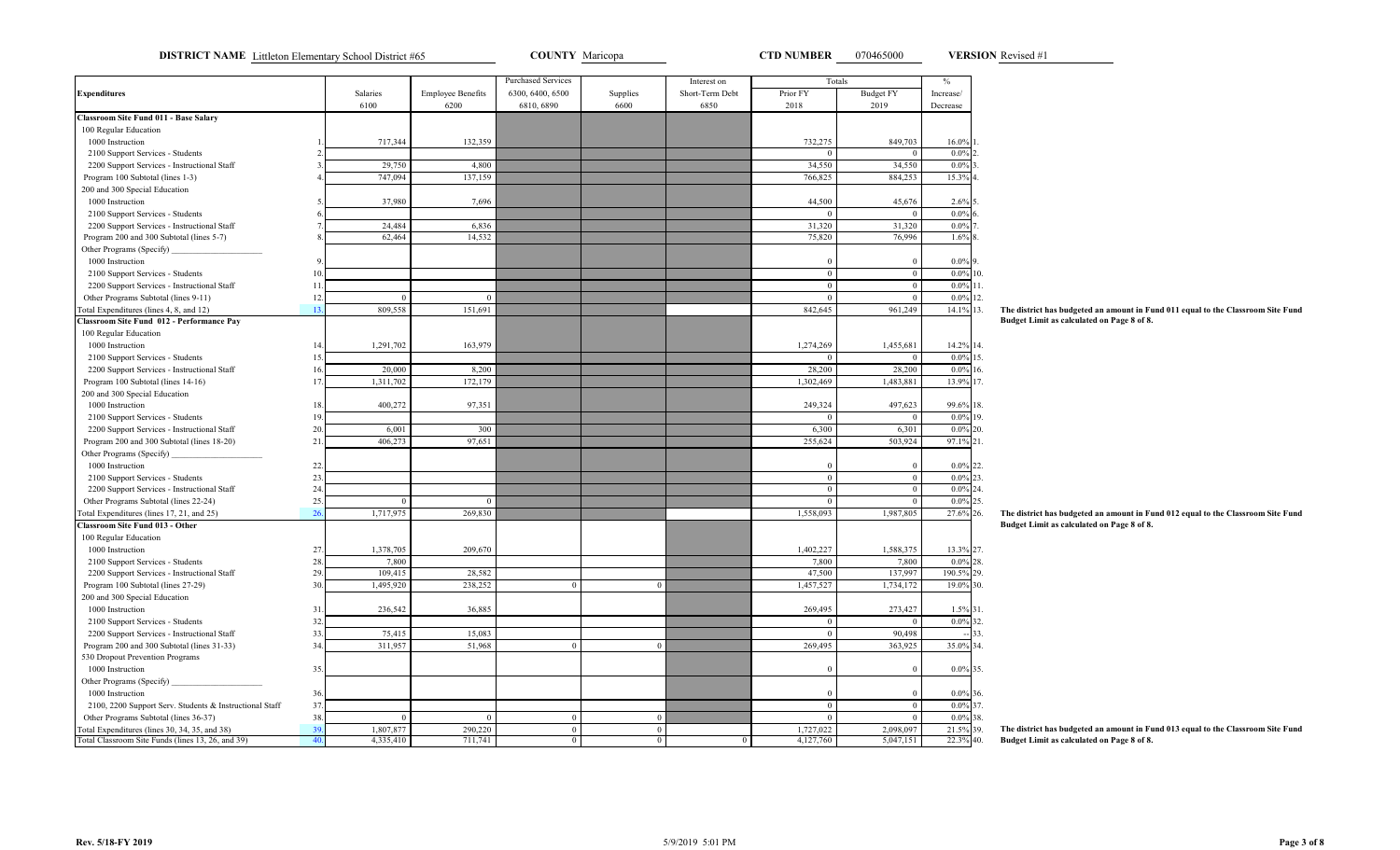\$ 72,150

| <b>FUND 610</b>                                    |     |         |                 |                |               |                  | UNRESTRICTED CAPITAL OUTLAY (UCO) FUND |           |               |              |
|----------------------------------------------------|-----|---------|-----------------|----------------|---------------|------------------|----------------------------------------|-----------|---------------|--------------|
|                                                    |     |         | Library Books,  |                |               |                  |                                        |           |               |              |
|                                                    |     |         | Textbooks,      |                |               |                  |                                        | Totals    |               |              |
|                                                    |     |         | & Instructional |                | Redemption of |                  | All Other                              | Prior     | <b>Budget</b> | $^{0}/_{0}$  |
| <b>Expenditures</b>                                |     | Rentals | Aids $(2)$      | Property $(2)$ | Principal (3) | Interest $(4)$   | Object Codes                           | <b>FY</b> | FY            | Increase/    |
|                                                    |     | 6440    | 6641-6643       | 6700           | 6831, 6832    | 6841, 6842, 6850 | (excluding 6900)                       | 2018      | 2019          | Decrease     |
| <b>Unrestricted Capital Outlay Override (1)</b>    |     |         | 1,073,840       | 497,407        |               |                  | 186,396                                | 2,199,370 | 1,757,643     | $-20.1\%$ 1  |
| <b>Unrestricted Capital Outlay Fund 610 (6)</b>    |     |         |                 |                |               |                  |                                        |           |               |              |
| 1000 Instruction                                   |     |         | 1,116,040       | 363,093        |               |                  |                                        | 1,489,027 | 1,479,133     | $-0.7\%$ 2.  |
| 2000 Support Services                              |     |         |                 |                |               |                  |                                        |           |               |              |
| 2100, 2200 Students and Instructional Staff        |     |         | 60,000          | 42,700         |               |                  |                                        | 75,440    | 102,700       | 36.1% 3.     |
| 2300, 2400, 2500, 2900 Administration              |     |         |                 | 446,969        |               |                  |                                        | 237,124   | 446,969       | 88.5% 4.     |
| 2600 Operation & Maintenance of Plant              |     |         |                 | 46,271         |               |                  |                                        | 81,021    | 46,271        | $-42.9\%$ 5. |
| 2700 Student Transportation                        |     |         |                 | 363,606        |               |                  |                                        | 178,563   | 363,606       | $103.6\%$ 6. |
| 3000 Operation of Noninstructional Services (5)    |     |         |                 | 72,150         |               |                  |                                        | 107,200   | 72,150        | $-32.7%$     |
| 4000 Facilities Acquisition and Construction       |     |         |                 |                |               |                  | 701,803                                | 920,680   | 701,803       | $-23.8\%$ 8. |
| 5000 Debt Service                                  |     |         |                 |                | 225,000       | 68,273           |                                        | 293,273   | 293,273       | $0.0\%$ 9.   |
| Total Unrestricted Capital Outlay Fund (lines 2-9) | 10. |         | 1,176,040       | 1,334,789      | 225,000       | 68,273           | 701,803                                | 3,382,328 | 3,505,905     | $3.7\%$ 10.  |

### **The district has budgeted an amount in the UCO Fund equal to the Unrestricted Capital Budget Limit as calculated on Page 8 of 8.**

(1) Amounts in the Unrestricted Capital Outlay Override line 1 above must be included in the appropriate individual line items for Fund 610 and in the Budget Year Total Column.

(2) Detail by object code:

| $\sqrt{2}$<br>6641 Library Books<br>6642 Textbooks<br>6643 Instructional Aids<br>673X Furniture and Equipment<br>673X Vehicles<br>673X Tech Hardware & Software | Unrestricted<br>Capital Outlay<br>60,000<br>625,640<br>490,400<br>445,685<br>339,309<br>549,798 | (6) Expenditures, if any, budgeted in the Unrestricted Capital Outlay Fund on lines 2-9 for the K-3 Reading<br>Program as described in A.R.S. §15-211. |  |
|-----------------------------------------------------------------------------------------------------------------------------------------------------------------|-------------------------------------------------------------------------------------------------|--------------------------------------------------------------------------------------------------------------------------------------------------------|--|
| (3) Includes principal on Capital Equity Fund loans of                                                                                                          |                                                                                                 | , and principal on bonds of<br>, principal on capital leases of                                                                                        |  |
| (4) Includes interest on Capital Equity Fund loans of                                                                                                           |                                                                                                 | , interest on capital leases of<br>and interest on bonds of                                                                                            |  |

(5) Expenditures Budgeted in Unrestricted Capital Outlay (UCO) Fund for Food Service

compliance with state matching requirements pursuant to CFR Title 7, §210.17(a)]

Enter the amount budgeted in UCO for Food Service [Amount will be used to determine district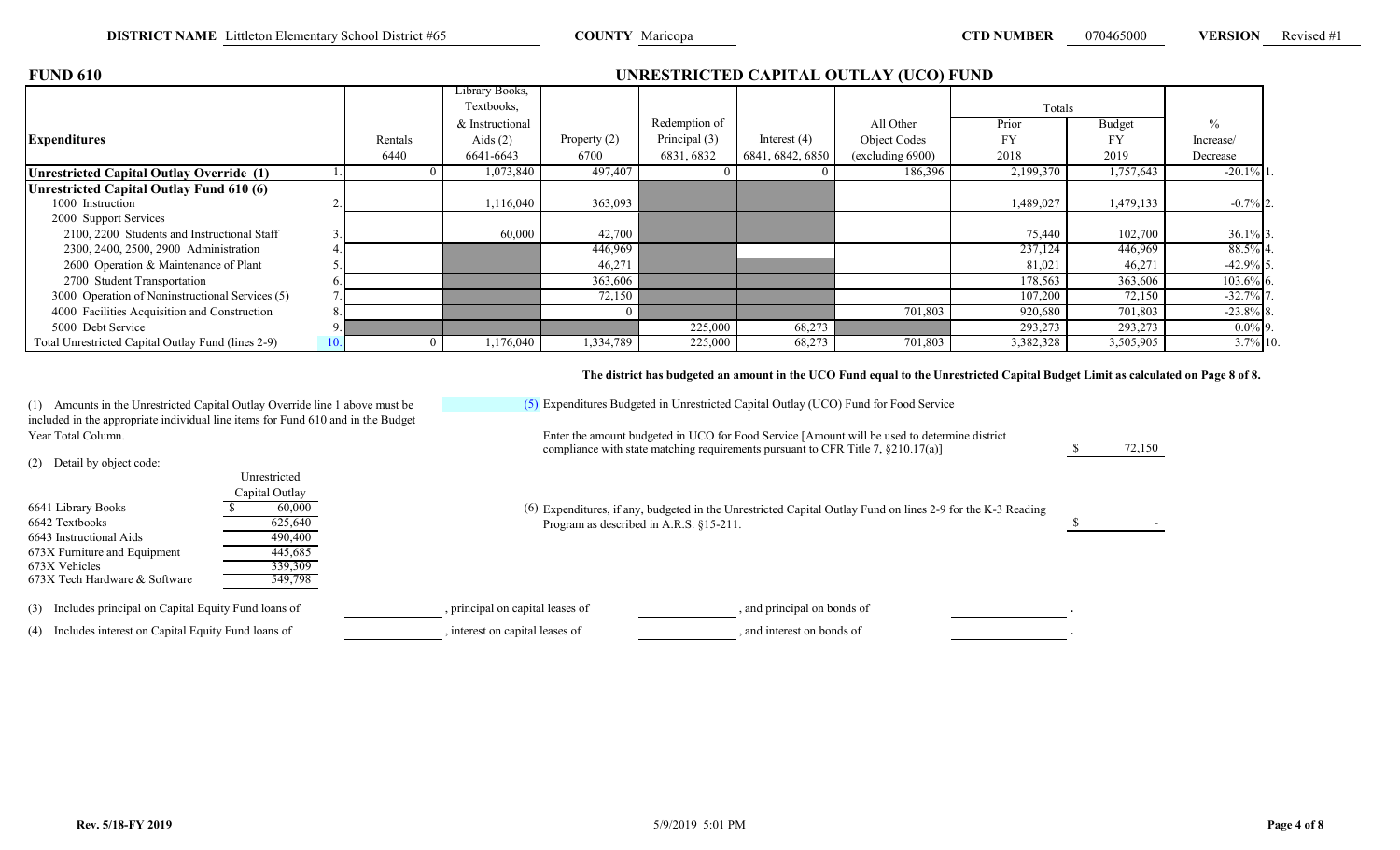### **DISTRICT NAME** Littleton Elementary School District #65 **COUNTY** Maricopa **COUNTY Maricopa CTD NUMBER** 070465000 **VERSION** Revised #1

### **OTHER FUNDS—REQUIRED CAPITAL EXPENDITURE DETAIL [(A.R.S. §15-904.(B)]**

| <b>Expenditures</b>                             |     | UNRESTRICTED CAPITAL OUTLAY<br><b>Fund 610</b> |                  |           | <b>BOND BUILDING</b><br><b>Fund 630</b> | <b>NEW SCHOOL FACILITIES</b><br><b>Fund 695</b> |                  | <b>ADJACENT WAYS</b><br><b>Fund 620 (2)</b> |              |
|-------------------------------------------------|-----|------------------------------------------------|------------------|-----------|-----------------------------------------|-------------------------------------------------|------------------|---------------------------------------------|--------------|
|                                                 |     | Prior FY                                       | <b>Budget FY</b> | Prior FY  | Budget FY                               | Prior FY                                        | <b>Budget FY</b> | Prior FY                                    | Budget FY    |
| <b>Total Fund Expenditures</b>                  |     | 3,382,328                                      | 3,505,905        | 6,103,648 | 5,712,314                               | $\overline{0}$                                  | 0                | 650,000                                     | 1,250,000    |
| <b>Select Object Codes Detail (1)</b>           |     |                                                |                  |           |                                         |                                                 |                  |                                             |              |
| 6150 Classified Salaries                        |     |                                                | $\Omega$         | $\theta$  |                                         | $\mathbf{0}$                                    | $\Omega$         | $\theta$                                    |              |
| 6200 Employee Benefits                          |     |                                                | $\Omega$         | $\theta$  |                                         | $\overline{0}$                                  | $\mathbf{0}$     | $\Omega$                                    |              |
| 6450 Construction Services                      |     | 920,680                                        | 701,803          | 3,103,648 | 425,000                                 | $\mathbf{0}$                                    | $\theta$         | 575,000                                     | 1,100,000    |
| 6710 Land and Improvements                      |     |                                                |                  | 3,000,000 | 4,726,505                               | $\overline{0}$                                  | $\Omega$         | $\Omega$                                    |              |
| 6720 Buildings and Improvements                 |     |                                                |                  | $\Omega$  |                                         | $\mathbf{0}$                                    | $\theta$         | $\Omega$                                    |              |
| 673X Furniture and Equipment                    |     | 299,538                                        | 445,685          | $\theta$  |                                         | $\mathbf{0}$                                    | $\Omega$         | $\Omega$                                    |              |
| 673X Vehicles                                   |     | 154,263                                        | 339,309          |           | 330,809                                 | $\mathbf{0}$                                    | $\theta$         | $\Omega$                                    | 8            |
| 673X Technology Hardware & Software             |     | 560,580                                        | 549,798          | $\Omega$  |                                         | $\overline{0}$                                  | $\Omega$         | $\Omega$                                    |              |
| 6831, 6832 Redemption of Principal              | 10. |                                                | 225,000          |           |                                         | $\theta$                                        | $\theta$         | $\Omega$                                    | 10           |
| 6841, 6842, 6850 Interest                       |     |                                                | 68,273           | $\theta$  |                                         | $\mathbf{0}$                                    | $\Omega$         | $\Omega$                                    |              |
| Total (lines $2-11$ )                           | 12. | 1,935,061                                      | 2,329,868        | 6,103,648 | 5,482,314                               | $\mathbf{0}$                                    | $\overline{0}$   | 575,000                                     | 1,100,000 12 |
| Total amounts reported on lines 2-11 above for: |     |                                                |                  |           |                                         |                                                 |                  |                                             |              |
| Renovation                                      | 13. | 920,680                                        | 701,803          |           | 425,000                                 |                                                 |                  | $\theta$                                    | 13.          |
| New Construction                                | 14. |                                                | $\Omega$         | 2,353,648 |                                         | $\mathbf{0}$                                    | $\theta$         | $\theta$                                    | 1,100,000 14 |
| Other                                           | 15. | 1,014,381                                      | 1,628,065        | 3,750,000 | 5,057,314                               | $\mathbf{0}$                                    | $\mathbf{0}$     | 575,000                                     | 15           |
| Total (lines 13-15, must equal line 12)         | 16. | 1,935,061                                      | 2,329,868        | 6,103,648 | 5,482,314                               | $\overline{0}$                                  | $\mathbf{0}$     | 575,000                                     | 1,100,000 16 |

(1) Lines 2-11 may not include all budgeted expenditures of the fund. Total budgeted expenditures for each fund should be included on Line 1.

(2) Amount budgeted on line 1 for the Adjacent Ways Fund that will result in a tax levy in FY 2019 \$ 600,000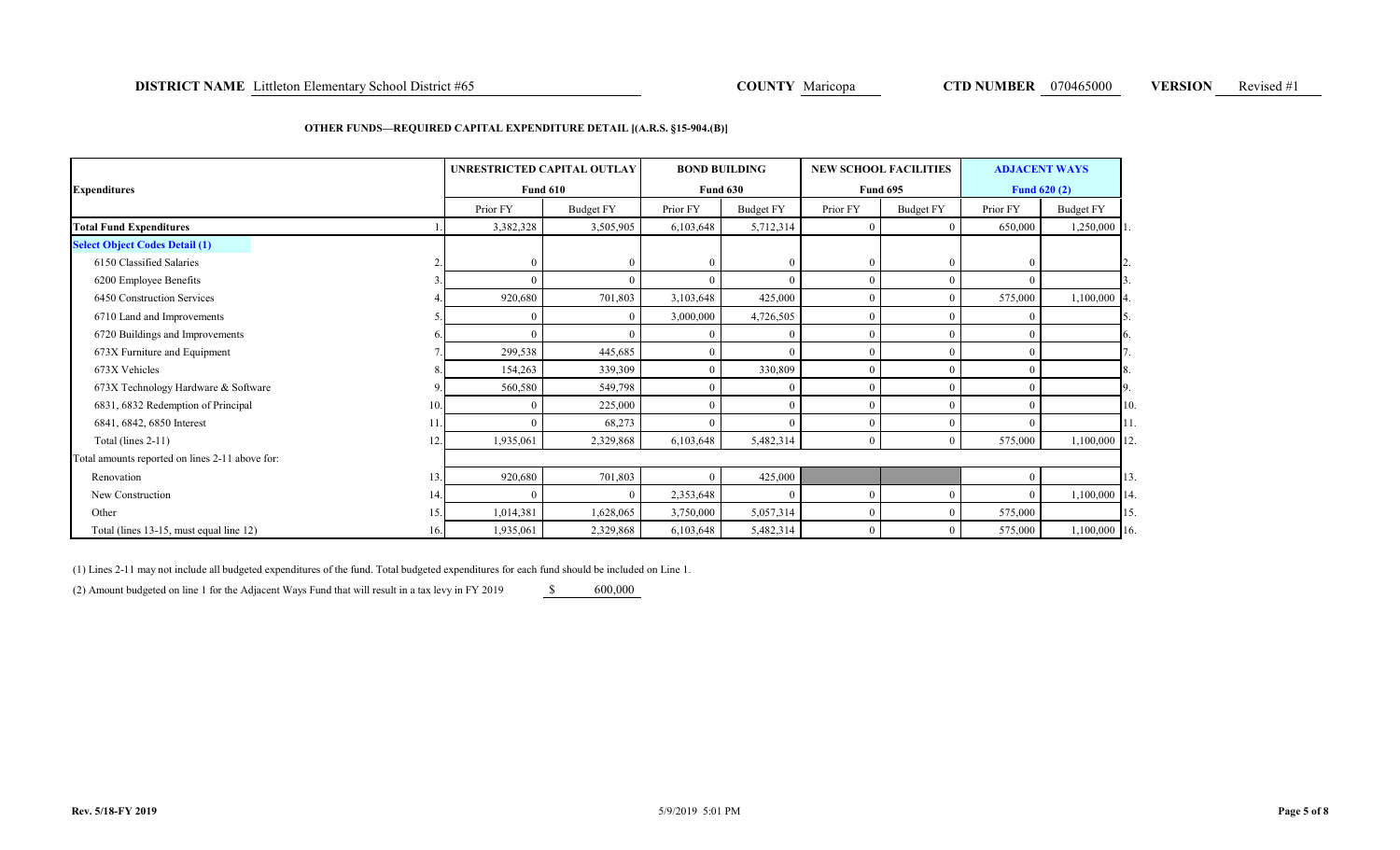### **DISTRICT NAME** Littleton Elementary School District #65 **COUNTY Maricopa COUNTY Maricopa COUNTY Maricopa COUNTY M**aricopa **COUNTY M**

### **SPECIAL PROJECTS**

|     |                                                              |      |                 |                  |                            |                  |                    |                  |                                                         |      | <b>Prior FY</b> | <b>Budget FY</b>              |  |
|-----|--------------------------------------------------------------|------|-----------------|------------------|----------------------------|------------------|--------------------|------------------|---------------------------------------------------------|------|-----------------|-------------------------------|--|
|     |                                                              |      |                 | <b>FTE</b>       | <b>TOTAL ALL FUNCTIONS</b> |                  |                    |                  | 050 County, City, and Town Grants                       | 6000 | 2,340           | 2,779                         |  |
|     | <b>FEDERAL PROJECTS</b>                                      |      | Prior FY        | <b>Budget FY</b> | Prior FY                   | <b>Budget FY</b> |                    | $\overline{2}$ . | 071 Structured English Immersion (1)                    | 6000 | $\Omega$        | $\overline{0}$ $\overline{1}$ |  |
|     | 1. 100-130 ESEA Title I - Helping Disadvantaged Children     | 6000 | 6.00            | 6.00             | 1,400,266                  | 1,332,745        |                    | $\overline{3}$ . | 072 Compensatory Instruction (1)                        | 6000 | $\Omega$        |                               |  |
|     | 140-150 ESEA Title II - Prof. Dev. and Technology            | 6000 | 0.00            | 0.00             | 195,957                    | 154,861          |                    | $\overline{4}$ . | 500 School Plant (2)                                    | 6000 | 82,000          | 88,892                        |  |
|     | 3. 160 ESEA Title IV - 21st Century Schools                  | 6000 | 0.00            | 0.00             |                            | $\Omega$ 1       |                    | 5.               | 510 Food Service                                        | 6000 | 4,414,347       | 4,450,841                     |  |
|     | 4. 170-180 ESEA Title V - Promote Informed Parent Choice     | 6000 | 0.00            | 0.00             |                            |                  |                    | 6.               | 515 Civic Center                                        | 6000 | 198,885         | 209,224                       |  |
|     | 5. 190 ESEA Title III - Limited Eng. & Immigrant Students    | 6000 | 1.00            | 1.00             | 159,735                    | 178,141          |                    | 7.               | 520 Community School                                    | 6000 | 139,738         | 172,574                       |  |
|     | 6. 200 ESEA Title VII - Indian Education                     | 6000 | 0.00            | 0.00             |                            | 0 I 6            |                    | 8.               | 525 Auxiliary Operations                                | 6000 | 333,909         | 387,801                       |  |
|     | 210 ESEA Title VI - Flexibility and Accountability           | 6000 | 0.00            | 0.00             |                            |                  |                    | $\mathbf{Q}$     | 526 Extracurricular Activities Fees Tax Credit          | 6000 | 104,972         | 130,813                       |  |
| 8.  | 220 IDEA Part B                                              | 6000 | 5.00            | 5.00             | 982,137                    | 990,361          |                    | 10.              | 530 Gifts and Donations                                 | 6000 | 180,219         | 199,163                       |  |
|     | 230 Johnson-O'Malley                                         | 6000 | 0.00            | 0.00             |                            | 019              |                    | 11.              | 535 Career & Tech. Ed. & Voc. Ed. Projects              | 6000 | $\overline{0}$  | 0 <sup>1</sup>                |  |
|     | 240 Workforce Investment Act                                 | 6000 | 0.00            | 0.00             |                            |                  | 10.                | 12.              | 540 Fingerprint                                         | 6000 | 6.000           | 6,000                         |  |
|     | 250 AEA - Adult Education                                    | 6000 | 0.00            | 0.00             |                            |                  | $0 \; 11.$         | 13.              | 545 School Opening                                      | 6000 | $\theta$        | $\Omega$                      |  |
|     | 260-270 Vocational Education - Basic Grants                  | 6000 | 0.00            | 0.00             |                            |                  | $0$ 12.            | 14.              | 550 Insurance Proceeds                                  | 6000 | 38,000          | 32,000                        |  |
| 13. | 280 ESEA Title X - Homeless Education                        | 6000 | 0.00            | 0.00             |                            |                  | $\overline{113}$ . | 15.              | 555 Textbooks                                           | 6000 | 20,257          | 19,617                        |  |
|     | 290 Medicaid Reimbursement                                   | 6000 | 2.00            | 2.00             | 627,953                    | 428,927 14.      |                    | 16.              | 565 Litigation Recovery                                 | 6000 | 53,000          | 53,000                        |  |
|     | 15. 374 E-Rate                                               | 6000 | 0.00            | 0.00             | 173,263                    | 34,251           | 15.                | 17.              | 570 Indirect Costs                                      | 6000 | 616,653         | 612,932                       |  |
|     | 16. 378 Impact Aid                                           | 6000 | 0.00            | 0.00             |                            |                  | 16.                | 18.              | 575 Unemployment Insurance                              | 6000 | 125,000         | 125,000                       |  |
|     | 300-399 Other Federal Projects (Besides E-Rate & Impact Aid) | 6000 | 0.00            | 0.00             | 137,793                    | 140,284 17.      |                    | 19.              | 580 Teacherage                                          | 6000 | $\Omega$        |                               |  |
| 18. | Total Federal Project Funds (lines 1-17)                     |      | 14.00           | 14.00            | 3,677,104                  | 3,259,570 18.    |                    | 20.              | 585 Insurance Refund                                    | 6000 | 10,000          | 10,000 20                     |  |
|     | <b>STATE PROJECTS</b>                                        |      |                 |                  |                            |                  |                    | 21.              | 590 Grants and Gifts to Teachers                        | 6000 | $\Omega$        |                               |  |
|     | 19. 400 Vocational Education                                 | 6000 | 0.00            |                  |                            |                  | 19.                | 22.              | 595 Advertisement                                       | 6000 | $\overline{0}$  |                               |  |
|     | 20. 410 Early Childhood Block Grant                          | 6000 | 0.00            |                  | $\Omega$                   |                  | 20.                | 23.              | 596 Career Technical Education                          | 6000 | $\overline{0}$  | $0^{123}$                     |  |
| 21. | 420 Ext. School Yr. - Pupils with Disabilities               | 6000 | 0.00            |                  | $\Omega$                   |                  | 21.                | 24.              | 639 Impact Aid Revenue Bond Building                    | 6000 | $\theta$        | 0.124                         |  |
| 22. | 425 Adult Basic Education                                    | 6000 | 0.00            |                  |                            |                  | 22.                | 25.              | 650 Gifts and Donations-Capital                         | 6000 | 716,495         | 789,460 2                     |  |
| 23. | 430 Chemical Abuse Prevention Programs                       | 6000 | 0.00            |                  |                            |                  | 23.                | 26.              | 660 Condemnation                                        | 6000 | $\theta$        | $\overline{0}$ $\overline{0}$ |  |
|     | 24. 435 Academic Contests                                    | 6000 | 0.00            |                  | 0                          |                  | 24.                | 27.              | 665 Energy and Water Savings                            | 6000 | $\theta$        |                               |  |
|     | 25. 450 Gifted Education                                     | 6000 | 0.00            |                  |                            | 6,388            | 25.                | 28.              | 686 Emergency Deficiencies Correction                   | 6000 | $\theta$        |                               |  |
| 26. | 456 College Credit Exam Incentives                           | 6000 | 0.00            |                  | $\Omega$                   |                  | 26.                | 29.              | 691 Building Renewal Grant                              | 6000 | 253,653         | 437,352 29                    |  |
| 27. | 457 Results-based Funding                                    | 6000 | 0.00            |                  |                            |                  | 27.                | 30.              | 700 Debt Service                                        | 6000 | 2,498,408       | 2,719,119 30                  |  |
| 28. | 460 Environmental Special Plate                              | 6000 | 0.00            |                  |                            |                  | 28.                | 31.              | 720 Impact Aid Revenue Bond Debt Service                | 6000 | $\mathbf{0}$    | 0 <sup>13</sup>               |  |
|     | 29. 465-499 Other State Projects                             | 6000 | 0.00            |                  | 176,000                    | 396,000 29.      |                    | 32.              | Other                                                   | 6000 | $\theta$        | $\overline{0}$ 32             |  |
|     | 30. Total State Project Funds (lines 19-29)                  |      | 0.00            | 0.00             | 176,000                    | 402,388          | 30.                |                  | <b>INTERNAL SERVICE FUNDS 950-989</b>                   |      |                 |                               |  |
|     | 31. Total Special Projects (lines 18 and 30)                 |      | 14.00           | 14.00            | 3,853,104                  | 3,661,958 31.    |                    |                  | Self-Insurance<br>9                                     | 6000 | $\mathbf{0}$    | $\overline{0}$ 1              |  |
|     |                                                              |      |                 |                  |                            |                  |                    | 2.               | 955 Intergovernmental Agreements                        | 6000 | 109,700         | $110,769$ 2                   |  |
|     | <b>INSTRUCTIONAL IMPROVEMENT FUND (020)</b>                  |      | <b>Prior FY</b> |                  | <b>Budget FY</b>           |                  |                    | 3.               | 9 OPEB                                                  | 6000 | $\overline{0}$  |                               |  |
|     | 1. Teacher Compensation Increases                            | 6000 |                 | $\overline{0}$   |                            |                  |                    | 4.               | 956 Westside Impact Fiscal Agent                        | 6000 | 62,376          | 78,875                        |  |
|     | 2. Class Size Reduction                                      | 6000 |                 | $\Omega$         |                            |                  |                    |                  |                                                         |      |                 |                               |  |
|     | 3. Dropout Prevention Programs (M&O purposes)                | 6000 |                 | $\Omega$         |                            |                  |                    |                  |                                                         |      |                 |                               |  |
|     | 4. Instructional Improvement Programs (M&O purposes)         | 6000 |                 | 272,873          | 291,373                    |                  |                    |                  | (1) From Supplement, line 10 and line 20, respectively. |      |                 |                               |  |

|                                     |     | <b>OTHER FUNDS</b>                             |      |                     |                                |
|-------------------------------------|-----|------------------------------------------------|------|---------------------|--------------------------------|
|                                     |     |                                                |      | <b>Prior FY</b>     | <b>Budget FY</b>               |
| s                                   | 1.  | 050 County, City, and Town Grants              | 6000 | 2,340               | 2,779<br>11.                   |
| Ÿ                                   | 2.  | 071 Structured English Immersion (1)           | 6000 | $\Omega$            | 12.<br>$\overline{0}$          |
| $2,745$ 1.                          | 3.  | 072 Compensatory Instruction (1)               | 6000 | $\theta$            | $\overline{0}$ 3.              |
| 4,861<br>$\overline{2}$ .           | 4.  | 500 School Plant (2)                           | 6000 | $\overline{82,000}$ | ٦4.<br>88,892                  |
| $\mathbf{0}$<br>$\mathbf{13}$ .     | 5.  | 510 Food Service                               | 6000 | 4,414,347           | 4,450,841                      |
| $\mathbf{0}$<br>4.                  | 6.  | 515 Civic Center                               | 6000 | 198,885             | 209,224 6.                     |
| 3.141<br>5.                         | 7.  | 520 Community School                           | 6000 | 139,738             | 172,574 7.                     |
| $\overline{0}$<br><sup>6.</sup>     | 8.  | 525 Auxiliary Operations                       | 6000 | 333,909             | 387,801 8.                     |
| $\overline{17}$ .<br>$\overline{0}$ | 9.  | 526 Extracurricular Activities Fees Tax Credit | 6000 | 104,972             | 130,813 9.                     |
| $\overline{361}$<br>8.              | 10. | 530 Gifts and Donations                        | 6000 | 180,219             | $199, 163$ 1                   |
| $0\overline{9}$ .                   | 11. | 535 Career & Tech. Ed. & Voc. Ed. Projects     | 6000 | $\overline{0}$      | $\overline{0}$                 |
| $\boldsymbol{0}$<br>10.             | 12. | 540 Fingerprint                                | 6000 | 6,000               | 6,000                          |
| $\overline{0}$<br>11.               | 13. | 545 School Opening                             | 6000 | $\Omega$            | $\overline{0}$                 |
| $\overline{0}$<br>12.               | 14. | 550 Insurance Proceeds                         | 6000 | 38,000              | 32,000 14                      |
| 13.<br>$\theta$                     | 15. | 555 Textbooks                                  | 6000 | 20,257              | 19,617<br>$\mathbf{1}$ :       |
| 3,927<br>14.                        | 16. | 565 Litigation Recovery                        | 6000 | 53,000              | 53,000 1                       |
| ,251<br>15.                         | 17. | 570 Indirect Costs                             | 6000 | 616,653             | 612,932                        |
| 16.<br>$\overline{0}$               | 18. | 575 Unemployment Insurance                     | 6000 | 125,000             | 125,000<br> 1                  |
| 0,284<br>17.                        | 19. | 580 Teacherage                                 | 6000 | $\theta$            | $\mathbf{0}$                   |
| $0,570$ 18.                         | 20. | 585 Insurance Refund                           | 6000 | 10,000              | 10,000<br>$\overline{1}$       |
|                                     | 21. | 590 Grants and Gifts to Teachers               | 6000 | $\mathbf{0}$        | $\boldsymbol{0}$               |
| 19.                                 | 22. | 595 Advertisement                              | 6000 | $\mathbf{0}$        | $\overline{0}$                 |
| 20.                                 | 23. | 596 Career Technical Education                 | 6000 | $\mathbf{0}$        | $\mathbf{0}$                   |
| 21.                                 | 24. | 639 Impact Aid Revenue Bond Building           | 6000 | $\Omega$            | $12-$<br>$\overline{0}$        |
| 22.                                 | 25. | 650 Gifts and Donations-Capital                | 6000 | 716,495             | 789,460                        |
| 23.                                 | 26. | 660 Condemnation                               | 6000 | $\mathbf{0}$        | $\boldsymbol{0}$               |
| 24.                                 | 27. | 665 Energy and Water Savings                   | 6000 | $\mathbf{0}$        | $\boldsymbol{0}$               |
| 25.<br>5,388                        | 28. | 686 Emergency Deficiencies Correction          | 6000 | $\Omega$            | $\mathbf{0}$<br>$\mathbb{R}^2$ |
| 26.                                 | 29. | 691 Building Renewal Grant                     | 6000 | 253,653             | $\frac{1}{2}$<br>437,352       |
| 27.                                 | 30. | 700 Debt Service                               | 6000 | 2,498,408           | $\mathsf{B}$<br>2,719,119      |
| 28.                                 | 31. | 720 Impact Aid Revenue Bond Debt Service       | 6000 | $\overline{0}$      | $\boldsymbol{0}$               |
| 29.<br>5,000                        | 32. | Other                                          | 6000 | $\overline{0}$      | $\overline{0}$ 3               |
| $2,388$ 30.                         |     | <b>INTERNAL SERVICE FUNDS 950-989</b>          |      |                     |                                |
| .958 31.                            | 1.  | Self-Insurance<br>9.                           | 6000 | $\theta$            | $\overline{0}$ 1.              |
|                                     | 2.  | 955 Intergovernmental Agreements               | 6000 | 109,700             | $\mathsf{I}_2$<br>110,769      |
|                                     | 3.  | <b>OPEB</b><br>9                               | 6000 | $\Omega$            | $0\overline{3}$                |
|                                     | 4.  | 956<br>Westside Impact Fiscal Agent            | 6000 | 62,376              | 78,875 4.                      |

070465000

 $\overline{272,873}$   $\overline{291,373}$  4. (1) From Supplement, line 10 and line 20, respectively.

5. Total Instructional Improvement Fund (lines 1-4) 5. 272,873 291,373 5. 291,373 5. (2) Indicate amount budgeted in Fund 500 for M&O purposes  $\frac{1}{3}$ 

VERSION Revised #1

272,873 291,373

**COUNTY** Maricopa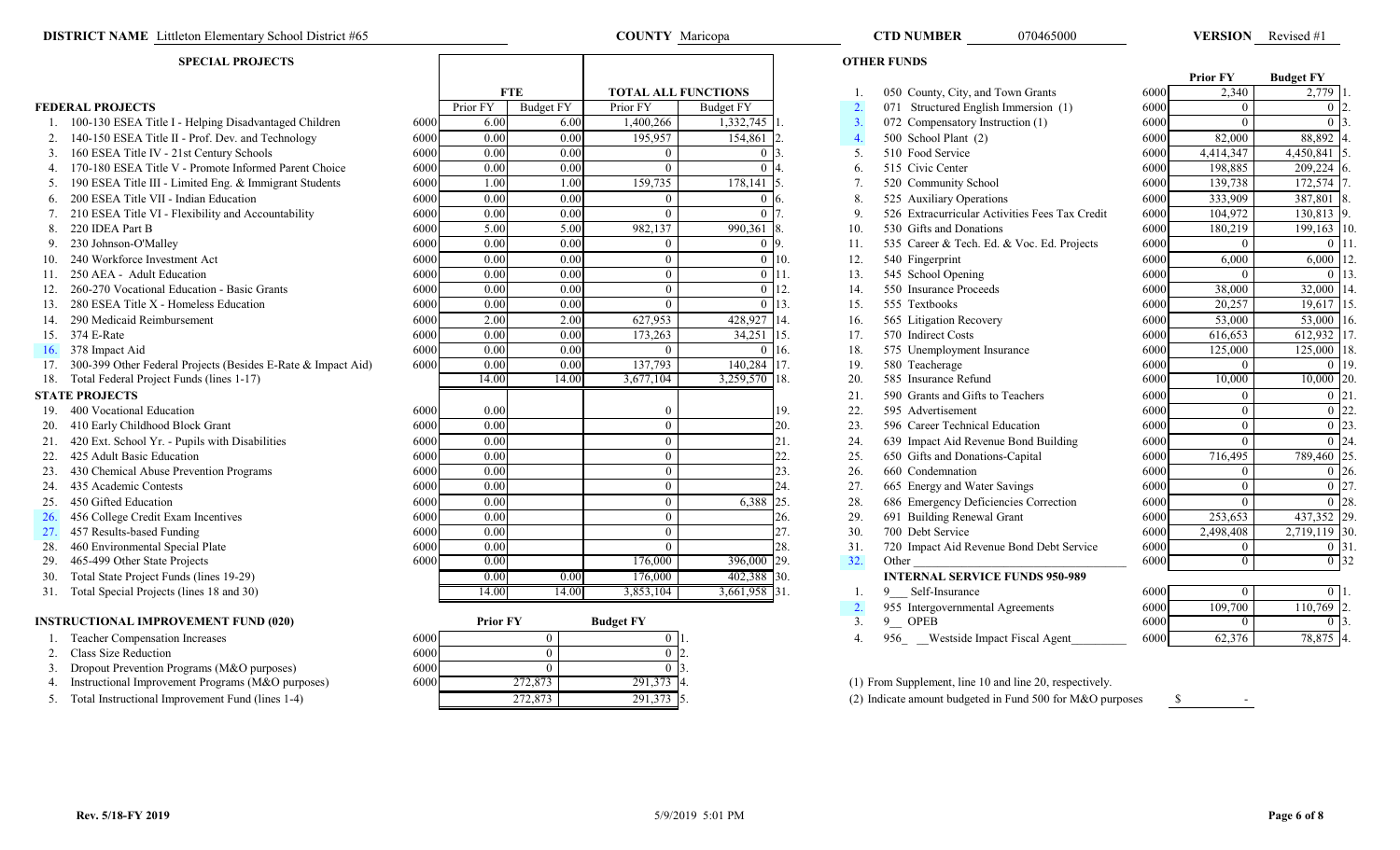## **(A.R.S. §15-947.C) CALCULATION OF FY 2019 GENERAL BUDGET LIMIT**

|            |                                                                                                                                                                                                               |    | $(A.R.S. §15-947.C)$ |    |                                    |    |                                             |
|------------|---------------------------------------------------------------------------------------------------------------------------------------------------------------------------------------------------------------|----|----------------------|----|------------------------------------|----|---------------------------------------------|
|            |                                                                                                                                                                                                               |    |                      |    | A.<br>Maintenance<br>and Operation |    | В.<br>Unrestricted<br><b>Capital Outlay</b> |
|            | *1. FY 2019 Revenue Control Limit (RCL)                                                                                                                                                                       |    |                      |    |                                    |    |                                             |
|            | (from Work Sheet E, line X, or Work Sheet F, line III)                                                                                                                                                        | \$ | 30,750,420           | S  | 30,750,420                         | \$ | $\overline{0}$                              |
| $*2. (a)$  | FY 2019 District Additional Assistance (DAA) (from Work<br>Sheet H, lines VII.E.1 and VII.F.1)                                                                                                                | \$ | 2,523,694            |    |                                    |    |                                             |
| (b)        | DAA Reduction for State Budget Adjustments (from Work<br>Sheet H, lines VII.E.2 and VII.F.2)                                                                                                                  |    | 1,630,654            |    |                                    |    |                                             |
| (c)        | Total DAA (line 2.a minus 2.b)<br>*3. FY 2019 Override Authorization (A.R.S. §§15-481 and 15-482 or 15-949 if small school adjustment<br>phase down applies, see Work Sheets K and K2)                        | S  | 893,040              |    |                                    |    | 893,040                                     |
| (a)<br>(b) | Maintenance and Operation<br>Unrestricted Capital Outlay                                                                                                                                                      |    |                      |    | 4,529,050                          |    | 1,950,629                                   |
| (c)        | Special Program                                                                                                                                                                                               |    |                      |    |                                    |    |                                             |
|            | *4. Small School Adjustment for Districts with a Student Count of 125 or less in K-8 or 100 or<br>less in 9-12 (A.R.S. §15-949) (Up to \$50,000 if no election is chosen for phase down, see<br>Work Sheet K) |    |                      |    |                                    |    |                                             |
|            | *5. Tuition Revenue (A.R.S. §§15-823 and 15-824)                                                                                                                                                              |    |                      |    |                                    |    |                                             |
|            | Local (Do not include full-day kindergarten or summer school tuition)                                                                                                                                         |    |                      |    |                                    |    |                                             |
| (a)        | Individuals and Other Private Sources                                                                                                                                                                         |    |                      |    |                                    |    |                                             |
| (b)        | Other Arizona Districts                                                                                                                                                                                       |    |                      |    |                                    |    |                                             |
| (c)        | Out-of-State Districts and Other Governments                                                                                                                                                                  |    |                      |    |                                    |    |                                             |
|            | State                                                                                                                                                                                                         |    |                      |    |                                    |    |                                             |
|            | (d) Certificates of Educational Convenience $(A.R.S. \S\$ §15-825, 15-825.01, and 15-825.02)                                                                                                                  |    |                      |    |                                    |    |                                             |
|            | *6. State Assistance (A.R.S. §15-976) and Special Ed. Voucher Payments Received (A.R.S. §15-1204)                                                                                                             |    |                      |    |                                    |    |                                             |
|            | *7. Increase Authorized by County School Superintendent for Accommodation Schools<br>(not to exceed Work Sheet S, line II.B.5) (A.R.S. §15-974.B)                                                             |    |                      |    |                                    |    |                                             |
|            | 8. Budget Increase for:                                                                                                                                                                                       |    |                      |    |                                    |    |                                             |
| (a)        | Desegregation Expenditures (A.R.S. §15-910.G-K)                                                                                                                                                               |    |                      |    |                                    |    |                                             |
| $*(b)$     | Tuition Out Debt Service (from Work Sheet O, line 14) (A.R.S. §15-910.M, as amended by Laws<br>2018, Ch. 283, §2)                                                                                             |    |                      |    | $\mathbf{0}$                       |    |                                             |
| $*(c)$     | Budget Balance Carryforward (from Work Sheet M, line 9) (A.R.S. §15-943.01)                                                                                                                                   |    |                      |    | 1,397,429                          |    |                                             |
| (d)        | Dropout Prevention Programs (Laws 1992, Ch. 305, §32 and Laws 2000, Ch. 398, §2)                                                                                                                              |    |                      |    |                                    |    |                                             |
| (e)        | Registered Warrant or Tax Anticipation Note Interest Expense Incurred in                                                                                                                                      |    |                      |    |                                    |    |                                             |
|            | FY 2017 (A.R.S. §15-910.N, as amended by Laws 2018, Ch. 283, §2)                                                                                                                                              |    |                      |    | $\mathbf{0}$                       |    |                                             |
| $*(f)$     | Joint Career and Technical Education and Vocational Education Center (A.R.S. §15-910.01)                                                                                                                      |    |                      |    |                                    |    |                                             |
|            | * (g) FY 2018 Performance Pay Unexpended Budget Carryforward (from Work<br>Sheet M, line 6.f) (A.R.S. §15-920)                                                                                                |    |                      |    | $\boldsymbol{0}$                   |    |                                             |
| (h)        | Excessive Property Tax Valuation Judgments (A.R.S. §§42-16213 and 42-16214)                                                                                                                                   |    |                      |    |                                    |    |                                             |
| $*$ (i)    | Transportation Revenues for Attendance of Nonresident Pupils (A.R.S. §§15-923 and 15-947)                                                                                                                     |    |                      |    |                                    |    |                                             |
|            | *9. Adjustment to the General Budget Limit (A.R.S. $\S$ §15-272, 15-905.M, 15-910.02, and 15-915)                                                                                                             |    |                      |    |                                    |    |                                             |
|            | Include year(s) and descriptions, as applicable.                                                                                                                                                              |    |                      |    |                                    |    |                                             |
|            | (a) Prior Year Over Expenditures/Resolutions:                                                                                                                                                                 |    |                      |    |                                    |    |                                             |
|            |                                                                                                                                                                                                               |    |                      |    |                                    |    |                                             |
| (b)        | Decrease for Transfer from M&O to Energy and Water Savings Fund                                                                                                                                               |    |                      |    |                                    |    |                                             |
| (c)        | Increase for Energy and Water Savings Fund Transfer to M&O                                                                                                                                                    |    |                      |    |                                    |    |                                             |
| (d)        | Noncompliance Adjustment                                                                                                                                                                                      |    |                      |    |                                    |    |                                             |
| (e)        | ADM/Transportation Audit Adjustment                                                                                                                                                                           |    |                      |    |                                    |    |                                             |
| (f)        | Other:                                                                                                                                                                                                        |    |                      |    |                                    |    |                                             |
|            | *10. Estimated Allocation of Additional Funding (2016 Prop 123 & Laws 2015, 1st S.S., Ch. 1, §6)                                                                                                              |    |                      |    | 239,036                            |    |                                             |
|            | 11. FY 2019 General Budget Limit (column A, lines 1 through 10)                                                                                                                                               |    |                      |    |                                    |    |                                             |
|            | (A.R.S. §15-905.F) (page 1, line 30 cannot exceed this amount)                                                                                                                                                |    |                      | \$ | 36,915,935                         |    |                                             |
|            | 12. Total Amount to be Used for Capital Expenditures (column B, lines 1 through 10)                                                                                                                           |    |                      |    |                                    |    |                                             |
|            | $(A.R.S. §15-905.F)$ (to page 8, line A.11)                                                                                                                                                                   |    |                      |    |                                    | S  | 2,843,669                                   |

**\*** Subject to adjustment prior to May 15 as allowed by A.R.S. Revisions are described in the instructions for these lines, as needed.